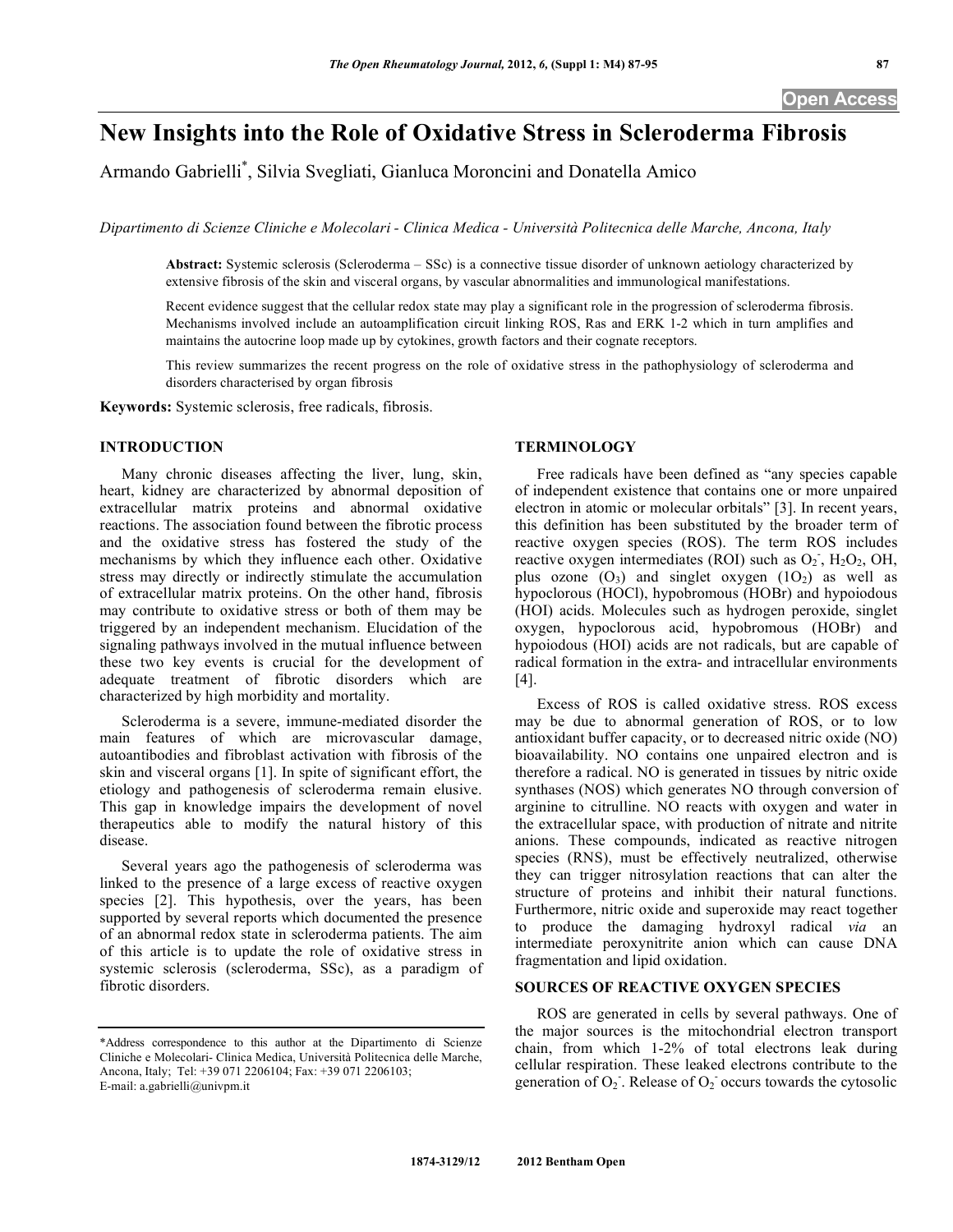side of the inner mitochondrial membrane. However, mitocondrial  $O_2$  is kept low by mitochondrial superoxide dismutase and glutathione peroxidase, so that only  $H_2O_2$ , generated by these two enzymes, can permeate the mitochondrial membrane. This event is responsible for mitochondrial damage. As it happens during hypoxia, mitochondrial damage generates abnormal levels of  $O_2$ which alter ATP synthesis, mitochondrial permeability and cellular  $Ca^{++}$  regulation, thus predisposing the cell to death [5].

 Another source of ROS is represented by the reaction of xanthine oxidase with hypoxanthine in the presence of  $O<sub>2</sub>$ , with production of superoxide, xanthine, urate and  $H_2O_2$ . This is an important source of ROS during ischemiareperfusion events, when xanthine dehydrogenase is converted into xanthine oxidase by sulfhydryl oxidation [6].

 Superoxide anion can also be generated by NOS. This occurs as a consequence of hypoxia, loss or oxidation of NOS cofactor tetrahydrobiopterin (BH4). The ferrousdioxygen of the enzyme dissociates and  $O_2$  is generated from the oxygenase domain of NOS instead of NO (NO uncoupling) (for review see ref. [7]).  $O_2$  eventually reacts with NO to form peroxinitrite, thus increasing vascular noxious agents and triggering a vicious cycle of vessel damage (Fig. **1**). Interestingly, experiments in NOXknockout animals provided some evidence that vascular

NOX plays an important role in NOS uncoupling in humans [8]. NOS uncoupling has been observed in patients with endothelial dysfunction secondary to diabetes mellitus, hypercholesterolemia or essential hypertension [9-11] and may be present also in scleroderma patients in whom vascular abnormalities and endothelial cell injury are a widespread finding.

 Involvement of cyclooxygenase and lipoxygenase in ROS production have been demonstrated, but evidence of their participation in redox state and signaling is still scarce [12,13].

 The most important enzymatic complex responsible for ROS generation is the membrane-bound NADPH oxidase (NOX). The prototypical phagocytic NADPH oxidase consists of two membrane subunits gp91phox and p22 phox, which form the flavoprotein known as cytochrome b558, and three cytosolic components p47phox, p67phox and the small G protein rac 2. Upon stimulation, p47phox is phosphorylated and forms a complex with the other cytosolic subunits. This complex migrates to the cell membrane where it combines with cytochrome b558 to constitute the active enzyme which transfers electrons from a substrate to  $O_2$ , generating  $O_2$  [14]. The discovery of gp91phox homologues has allowed the identification of what is known as the Nox family of NADPH oxidase, which comprises seven members characterized by the catalytic subunits that they utilize. Thus,



**Fig. (1).** The vicious biochemical cycle that leads to excessive oxidative stress in vessel wall following persistent vascular injury, and to fibrosis (adapted from FÖrstermann and Münzel: *Circulation* 2006; 113: 1708-1714). Inactivation of MKPs (MAPK phosphatases) is responsible for activation of MAPKs.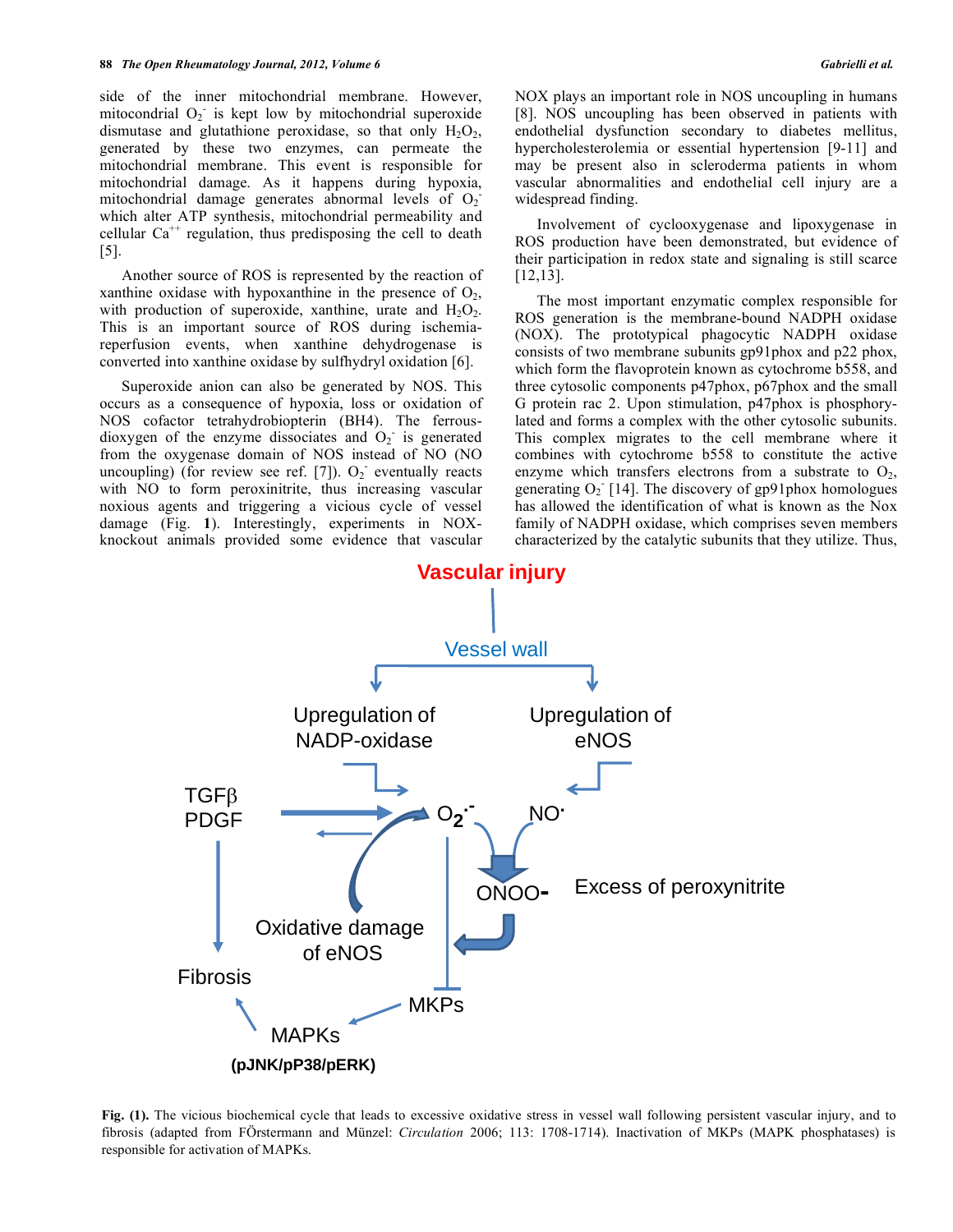#### *New Insights into the Role of Oxidative Stress in Scleroderma Fibrosis The Open Rheumatology Journal, 2012, Volume 6* **89**

the family includes Nox1, Nox2 (formerly gp91phox), Nox 3, Nox4, Nox5, Duox1 and Duox2. All Nox family members are transmembrane proteins present in phagocytic and nonphagocytic cells. Nox1 has been detected in endothelial cells, vascular smooth muscle cells, colon epithelial cells. Nox2 is the catalytic subunit in phagocytes but is present in vascular, renal and neural cells. Nox3 is essential for normal vestibular function and its primary expression site is the inner ear. Nox4 can be found in vascular cells, fibroblasts and osteoclasts as well as in the kidney. Nox5 is found in testes and lymphoid tissue but also in vascular cells. Finally, Duox1 expressed in the thyroid gland, lung, pancreas, placenta, prostate and testis, Duox2 expression is more widespread [15].

 Nox is activated in response to physical stimuli (shear stress, pressure), growth factors (platelet-derived growth factor, nerve growth factor, fibroblast growth factor, transforming growth factor  $\beta$ ), cytokines (tumor necrosis factor, interleukin 1), metabolic factors (hyperglycemia, hyperinsulinemia, glycation end products, free fatty acids), G protein-coupled receptor agonists (serotonin, thrombin, endothelin, angiotensin II, bradykinin). In phagocytes the activation of Nox2 occurs when immune complexes interact with Fc or complement receptor.

 In addition, hydroxyl radicals may be generated by an increase in iron, copper or other metals *via* a metal-catalyzed oxidation.

 Finally enzymes such as myeloperoxidase of neuthophils and monocytes and eosinophil peroxidase can produce HOCl during bacterial phagocytosis.

 However, high levels of intracellular ROS can also be generated by many environmental stimuli including ionizing radiations, smoke, environmental toxins, ultraviolet light, chemotherapeutics such as bleomycin, which promotes metal-catalyzed oxidation, or adriamycin, which undergoes auto-oxidation.

### **TARGETS OF ABNORMAL OXIDATIVE STRESS**

 At high concentrations ROS can damage cell structures, nucleic acids, lipids and proteins. The hydroxyl radical can react with all the components of DNA molecules, including the deoxyribose backbone, the purine and the pirimidine bases, e.g. with formation of 8-OH-G. Modification of genetic material may contribute to mutagenesis, carcinogenesis and ageing.

 ROS actions on lipids may induce lipid peroxidation in cell membranes, with subsequent modification of membrane fluidity, loss of membrane protein functions, efflux of cytosolic components.

 Some proteins are particularly sensitive to oxidation. Mitochondrial proteins, members of the ubiquitinproteasome system, proteins involved in energy metabolism and chaperons are only some examples. Protein tyrosine phosphatases are relevant targets of ROS. As a result of excessive oxidative stress, they are reversibly inactivated. This leads to increased activity of tyrosine kinases, mitogenactivated protein kinases (MAPK), extracellular signalregulated kinases (ERK) and c-jun amino-terminal kinase (JNK) secondary to reversible oxidative inactivation of cysteine-dependent serine/threonine phosphatases.

 Additional effect of ROS is the reversible activation of both receptor- and non-receptor- tyrosine kinases such as the Src kinases and Janus kinase (JAK). Activated Src initiates MAPK, NF-kB and phosphoinositide 3-kinase (PI3K) signaling pathways.

 Abnormal degradation of extracellular matrix may contribute to the pathogenesis of fibrotic disorders. The activity of matrix metalloproteinase enzymes (MMPs) and their inhibitors (tissue inhibitors of metalloproteinases, TIMPS) has been extensively investigated in idiopathic pulmonary fibrosis (IPF). Hayashi *et al.* have shown increased expression of MMP 2 and 9 and TIMPS 1 and 2 in the areas of alveolar damage in patients with IPF [16]. McKeown *et al.* found high levels of MMP 3, 7, 8 and 9 in bronchoalveolar lavage fluid from patients with IPF [17]. Work with experimental animal models led to similar results. The majority of MMPs are secreted as pro-enzymes and activated by proteolysis of a cystein-zinc active site termed "cysteine-switch". ROS and RNS can modify the cysteine switch, with subsequent MMPs activation [18]. However, free radicals can inactivate proteases as well [18]. The timing of activation and inactivation of MMPs and the local concentrations of ROS are likely able to determine the entity of MMPs activation and the pathological outcome.

 There is evidence that ROS accumulation can cause apoptotic cell death by release of apoptotic factors from damaged mitochondria. Mitochondrial glutathione can be depleted leading to mitochondrial membrane permeabilization, release of cytochrome c and death [19].

 Caspases have a crucial role in apoptosis. Once activated by extrinsic or intrinsic pathways, they migrate to the nucleus causing the ultimate cell breakdown. The extrinsic pathway includes the Fas/Fas ligand system. The intrinsic pathway is due to internal cell stressors such as DNA damage, that activates pro-apoptotic proteins (Bax, Bac) and/or inhibits anti-apoptotic Bcl-2 proteins, leading to release of cytochrome c from mitochondria, activation of caspase 9 and, consequently, caspase 3 and 7 with cell apoptosis [20]. ROS and RNS may increase cell death by interacting with caspase 3 [21]. Alternatively, caspases can be transiently inhibited through reversible inactivation of the cysteine active-site. As a consequence, the resistance of fibroblasts to apoptosis may determine persistent matrix deposition. Thus, apoptotic and anti-apoptotic mechanisms may be induced by ROS/RNS and the biological consequences depend on the specific cell subtypes and organs involved in the process, and on the stage of the disease.

 Nuclear transcription factors may also be a target of oxidative stress. Activator protein 1 (AP-1) activity is induced in response to certain metals in the presence of  $H_2O_2$ (5). According to several reports, ROS are able to affect the activation of nuclear factor (NF)-kB. (NF-kB) is an inducible transcription factor involved in cell survival and differentiation, as well as in inflammation and cell growth [22]. The nuclear factor p53, which has the ability to stop cell cycle and initiate apoptosis upon cell damage, is activated in several conditions characterized by high oxidative stress, such as UV irradiation, hypoxia and gamma-radiation.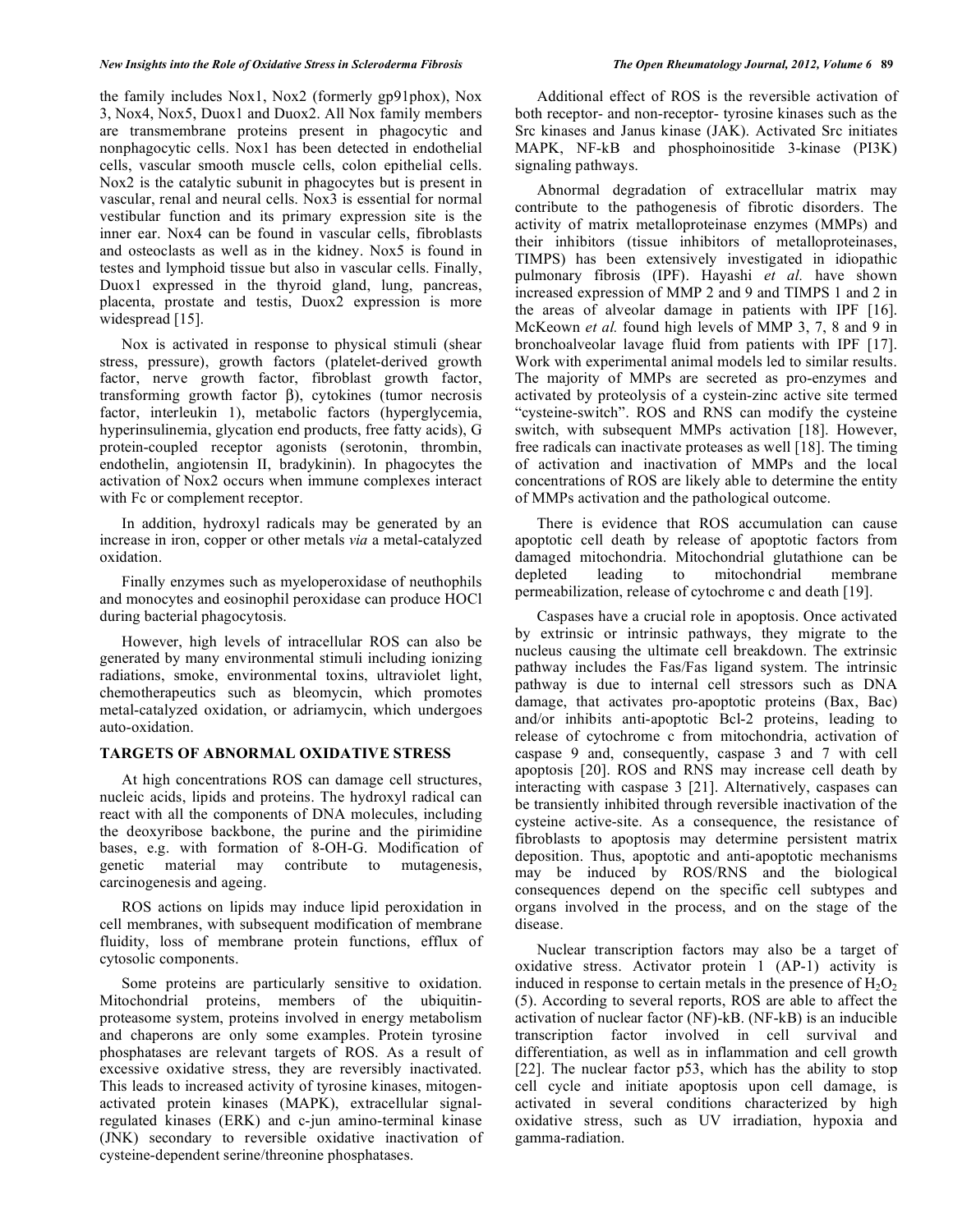The transcription factor Hypoxia-Inducible Factor 1(HIF-1) has been identified as one of the main regulators of cellular adaptation to low oxygen tension. Under normal oxygen conditions, HIF-1 $\alpha$  is hydroxylated by a prolyl hydroxylase and degraded upon binding of the von Hippel-Lindau protein, the protein Elongin C and by recruitment of an E3 ubiquitin-protein ligase [23]. Under hypoxic conditions, hydroxylase activity may be reduced either as a consequence of limited  $O_2$  availability or increased generation of ROS by mitochondria, which oxidize Fe (II) in the catalytic center of the enzyme, thereby rendering HIF-1 $\alpha$ resistant to ubiquitination and degradation [24]. Accumulation of HIF-1 induces the expression of several genes essential for cell survival under hypoxic conditions.

 In summary, many cell functions are influenced by oxidative stress. The nature and duration of stress, as well as the target cell types, account for the different biological consequences triggered by the excess of free radicals.

### **EVIDENCE OF OXIDATIVE STRESS IN SCLERODERMA**

 Recently, we have extensively reviewed the evidence of excessive oxidative stress in scleroderma [25] and its role in the pathophysiology of scleroderma [1]. Since then, other reports have supported our observations.

 Ogawa and colleagues have found increased levels of total antioxidant power in 24% of scleroderma patients. This finding was interpreted as a global response to enhanced oxidative stress [26]. The same group suggested that antibodies against methionine sulfoxidereductase A (MSRA) may enhance oxidative stress by inhibiting the enzymatic activity of one of the antioxidant repair enzymes [27]. The biological consequences of abnormal generation of free radicals was investigated by Avouac J *et al*. Using an enzyme-linked immunosorbent assay, they determined the urinary levels of 8-idroxy-2'-dedeoxyguanosine (8-oxodG), a biomarker of endogenous oxidative damage to DNA, in 80 consecutive scleroderma patients and 39 controls. Higher levels were found in the scleroderma cohort [28]. This finding is in agreement with previous observations by Svegliati et al. who showed impressive damage of chromosomes with activation of DNA damage checkpoints, assayed by phosphorylation of histone H2AX and accumulation of p21 WAF. The chromosomal abnormalities were present in human skin fibroblasts *in vivo* before the primary cell cultures, and were continuously generated in culture, and amplified by ROS. In fact, the number of altered metaphases was significantly reduced by incubating the skin fibroblasts with ROS scavengers during the first and second day of culture [29]. Furthermore, the proteomic analysis performed by Aden *et al.* on skin biopsies of 12 patients with recent onset diffuse scleroderma, revealed abnormal abundance of proteins involved not only in extracellular matrix production, myofibroblast contractility, and energy metabolism, but also in response to oxidative stress [30].

 Indirect proof of abnormal oxidative stress was provided by Dooley *et al*, who have shown that the antioxidant epigallocatechin-3-gallate can reduce extracellular matrix production and inhibit contraction of dermal fibroblasts from scleroderma patients. Furthermore, epigallocatechin-3gallate was able to suppress intracellular ROS, ERK1-2 kinase signaling and NF-kB activity [31].

 Studies in animal models of scleroderma have confirmed the relevance of oxidative stress in the pathogenesis of the fibrotic processes.

 Abnormal NO metabolism has been demonstrated in the tight-skin (TSK-1/+) mouse model of fibrosis. As mentioned before, NO is a free radical synthesized from L arginine by NOS. Three main NOS isoforms have been identified. Neuronal and endothelial NOS (eNOS) are constitutively expressed in neuronal and endothelial cells, as well as in other cell types. An inducible isoform is expressed in response to a variety of stimuli. Expression of eNOS was significantly reduced in TSK-1/+ mouse, and decreased NOS activity was also detected in TSK-1/+ mouse tissue compared to wild type mice, suggesting an abnormal NO metabolism [32].

 Skin and lung fibrosis induced in mice by administration of bleomycin is an experimental model of scleroderma exploited to investigate the molecular mechanisms leading to fibrosis. Interestingly, superoxide and hydroxyl radicals are generated following bleomycin administration [33]. Demonstration that antioxidant therapy may ameliorate lung injury and dermal fibrosis in bleomycin-treated mice [34-36] argues in support of oxidative stress influence in this experimental model. Mice devoid of p47 phox are deficient of free radical production through NADPH-oxidase. These mice exhibited reduced bleomycin–induced lung fibrosis [37]. Interestingly, a direct role of ROS in scleroderma has been suggested by Servettaz *et al*. [38]. They injected BALB/c SCID mice with several ROS-inducing agents and found that peroxynitrites induce skin fibrosis and serum anti-CENP-B autoantibodies as in limited cutaneous scleroderma. On the other hand, hypoclorite or hydroxyl radicals induced lung and skin fibrosis and DNA topoisomerase I autoantibodies, thus mimicking diffuse cutaneous scleroderma. In the latter mice, the ADAM/Notch signaling pathway appeared upregulated in the skin, lung, fibroblasts, and splenocytes as in the skin biopsy samples taken from control patients affected by scleroderma [39].

 In summary, the data reported so far leave little doubt that free radical accumulation is a major event in the clinical history of a scleroderma patient, but the identification of the primary cause leading to ROS production is still a major challenge.

## **SOURCES OF FREE RADICALS INSCLERODERMA**

 Ischemia and reperfusion are a major cause of ROS production and lead to tissue damage. During ischemia, moderate ROS generation can be ascribed to mitochondria, whereas, upon reperfusion, the purine catabolites, accumulated as a consequence of exaggerated ATP consumption occurring during the ischemic phase, are metabolized, in presence of oxygen, by xanthine oxidase to yield massive amounts of superoxide and hydrogen peroxide. Neutrophils are the principal effector cells of such reperfusion injury.

 Ischemia reperfusion events, clinically manifested in scleroderma patients as Raynaud's phenomenon, have been considered the most likely contributors to the abnormal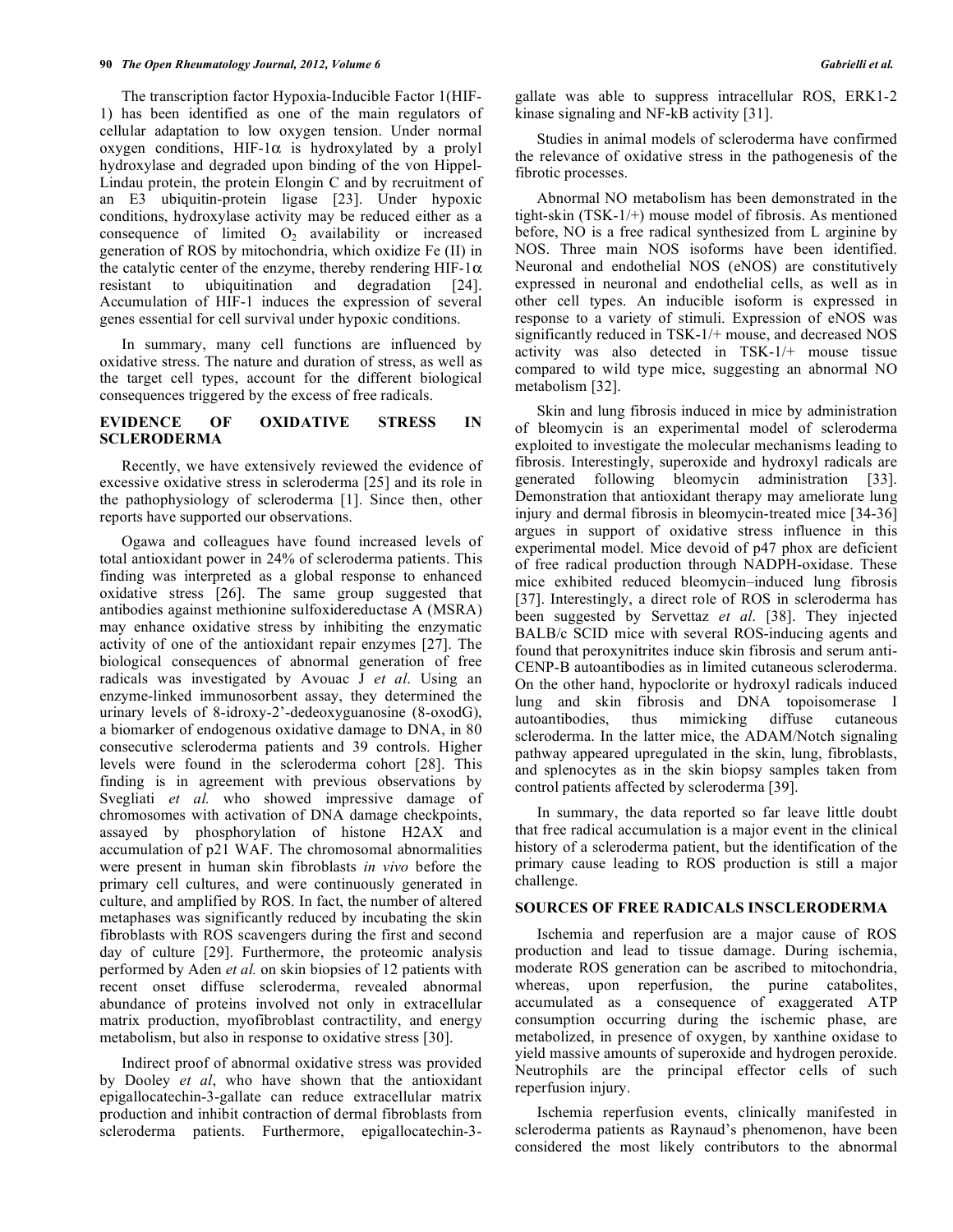oxidative stress observed in this disorder. However, their contribution to the exaggerated oxidative stress of scleroderma is debatable for the following reasons: i) patients with primary Raynaud's phenomenon failed to display direct or indirect evidence of abnormal oxidative stress [40]; ii) post-occlusive hyperemia was altered in scleroderma patients indicating a decreased reperfusion after ischemia [41]; iii) a clear inflammatory response such as that occurring after reperfusion is lacking in scleroderma patients; iv) un-stimulated monocytes from peripheral blood of scleroderma patients, rather than scleroderma neutrophils, release more superoxide *in vitro* [42]. However, it cannot be ruled out that chronic ischemia in scleroderma patients may be more important than single ischemic events.

 In most cell types, ROS in scleroderma can also be the result of the interaction of cytokines or growth factors with their specific receptors, e.g. interleukin 6, interleukin 3, TNF- $\alpha$ , angiotensin II, PDGF, nerve growth factor, TGF- $\beta$ 1, fibroblast growth factor, granulocyte-macrophage colonystimulating factor. This aspect has drawn increased attention over the last years and has allowed to clarify that ROS can function as second messengers in signaling cascade essential for cell proliferation and differentiation.

 Of the several cytokines and growth factors implicated in the pathogenesis of scleroderma, it is worthwhile remembering that angiotensin II, PDGF and TGF- $\beta$ 1can interact with members of the NOX family in vascular smooth muscle cells, cardiac, lung and skin fibroblasts.

 $TGF-\beta$  is a potent profibrotic cytokine that plays a key role in the pathogenesis of scleroderma fibrosis. Increasing evidence suggests that this may occur *via* ROS generation. TGF- $\beta$  increases ROS production in several non-phagocytic cells and in different cell compartments. Available information suggest that  $TGF- $\beta$$  stimulates ROS by interacting with a trans-membrane serine/threonine kinase coupled to NOX4 and modulating the function of mitochondria and microsomes [43,44]. Furthermore, TGF- $\beta$ may increase ROS/RNS levels suppressing the expression of antioxidant enzymes, including catalase, superoxide dismutase and glutathione peroxidase [45], and by decreasing the intracellular concentration of glutathione [46]. Vascular endothelial growth factor (VEGF), angiotensin II and PDGF are also key players in scleroderma. They exert their pro-oxidative actions through receptors coupled to NOX4 (VEGF) and NOX1 and NOX 2 (Angiotensin II and PDGF) [47, 48].

 Information regarding the distribution of NOX enzymes in scleroderma tissue and their interaction with different cell surface receptors are still limited, although the overproduction of free radicals in several scleroderma cell types suggests the link of these enzymes with cell surface receptors.

#### **EFFECT OF OXIDATIVE STRESS ON SCLERO-DERMA FIBROSIS**

 Oxidants may directly activate fibroblasts or they may contribute to the establishment of fibrosis by altering the balance between protease and anti-protease (see above). The latter mechanism may be particularly active and pathophysiologically important in the lung, where disruption of the normal architecture and disorganization of the vasculature may create the basis for locally persistent ischemia-reperfusion events which may propagate the injury even in the absence of the triggering pathogenic insult.

 Free radicals may also be operating through their link with the cytokines and growth factors implicated in the pathogenesis of scleroderma. Jobling *et al.* proposed that  $r$ elease of TGF- $\beta$  from its latency association protein (LAP), a process indicated as  $TGF- $\beta$  activation, which allows the$ binding of  $TGF - \beta$  to its receptor, is induced by oxidative modification of LAP at a redox switch located at methionine 253 [49]. In addition, free radicals can stimulate the expression and secretion of TGF- $\beta$  in many cell types [50] and may mediate TGF- $\beta$ -induced differentiation of fibroblasts to myofibroblasts [51], pro fibrotic activities [52] and epithelial-mesenchymal transition [53]. On the whole, there is evidence of a positive interaction between TGF- $\beta$ and ROS. The same applies to PDGF. In fact, there are several proofs of the importance of the PDGF receptordependent pathway in the pathogenesis of fibrotic processes, of scleroderma in particular. Stimulatory auto-antibodies targeting PDGF receptor detected in serum from a cohort of scleroderma patients represent another source of free radical generation which can stimulate collagen and  $\alpha$ -smooth muscle actin *via* Ras/Erk. Although the primary cause of these autoantibodies remains obscure, the persistent stimulation of PDGF receptor signaling in fibroblasts might account for increased collagen production and fibrosis in scleroderma [54].

### **OXIDATIVE STRESS AND FIBROSIS OF THE LUNG, LIVER AND KIDNEY**

 Several reports described the contribution of oxidative stress to the pathogenesis of fibrosis in organs such as the lung, the liver and the kidney.

 Pulmonary fibrosis can be associated to connective tissue diseases or may be ascribed to radiation exposure, environmental agents such as asbestos and silica, or pharmacological agents such as bleomycin. When the triggering event causing the progressive fibrosis of the alveolar interstitium is unknown, the term idiopathic pulmonary fibrosis (IPF) is used [55].

 The pathogenesis of IPF remains ill defined, but epithelial injury appears to be one of the initial steps followed by abnormal re-epithelization and deregulated remodelling of the extracellular matrix in a vain attempt to restore the integrity of the lung. Thus, many investigators consider IPF to be primarily a disease of abnormal wound healing.

 Recently, a number of studies have suggested that ROS play a significant role in the progression of pulmonary fibrosis in animal models, and also in human subjects. In experimental animal models based on the administration of bleomycin, silica or asbestos, treatment with antioxidants such as N-acetylcysteine and desferoxamine confers a significant protection [56]. The same protection occurs in the presence of NADPH oxidase knockout or knockdown [57] or when extracellular superoxide dismutase is over-expressed [58]. In contrast, lack of superoxide dismutase worsens bleomycin-induced fibrosis [59]. With regard to human studies, increase of 8-isoprostane, a product of lipid peroxidation induced by free radicals, has been demonstrated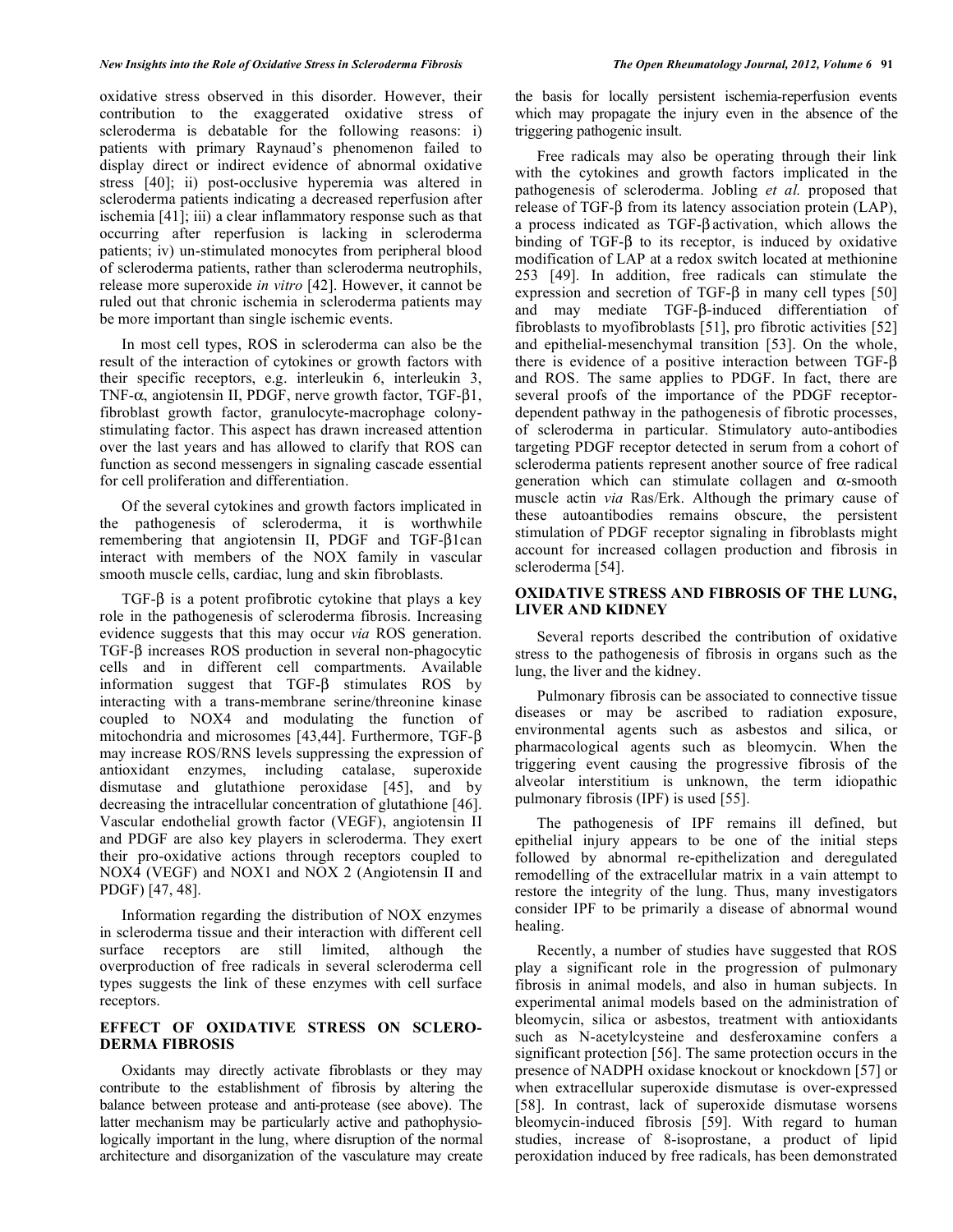in bronchoalveolar lavage fluid of patients with IPF [60], and in exhaled breath condensate [61]. Increase of other markers of oxidative stress, such as NO [62], hydrogen peroxide [61] and ethane [63], was shown in the exhale of IPF patients, and inversely correlated with glutathione levels in alveolar epithelial lining fluid [64] and with extracellular superoxide dismutase [65]. Daniil *et al.* reported that total hydroperoxides, a marker of oxidative burden, were higher in serum of IPF patients than in controls, and negatively correlated with lung function parameters [66]. In addition, lung specimens of IPF patients show elevated expression of iNOS [67]. Taken together, these findings suggest that an increased oxidative and nitrosative stress is a hallmark of IPF.

 Major generators of free radicals in the lung of IPF patients are inflammatory cells. Neutrophils and eosinophilis in BAL are increased in 70-90% and 40-60% of IPF patients, respectively [68]. Their increase is associated with a worse prognosis and mortality [69]. Interestingly, Bocchinoetal have shown that IPF fibroblasts, like scleroderma fibroblasts, also contain large excess of ROS, due to activation of NADPH oxidase-like system, with higher levels of tyrosine phosphorylated proteins [70]. These traits tend to disappear with time in culture, as if they were dependent on a transient trigger. Oxidative stress in the lung can contribute to a persistent inflammation by activating NF-kB (nuclear factorkappa B) and activator protein-1 (AP-1) [71,72], which in turn amplify the inflammatory milieu, the generation of oxidative stress, and the fibro-proliferative response. In this context, apoptosis of epithelial cells becomes prominent and elicits the vicious cycle of alveolar damage and abnormal repair.

 Finally, ROS can directly damage components of the extracellular matrix including heparan sulphate and hyaluronic acid, through activation of matrix metalloproteinases and tissue inhibitors of MMP [73,74].

 It is likely that some of the mechanisms responsible for the pathobiology and progression of fibrosis are shared by various clinical situations characterized by pulmonary fibrosis.

 The impact of oxidative stress on lung function has prompted studies to correct the oxidant/antioxidant imbalance in IPF. In a randomised, double-blinded, placebocontrolled trial, oral N-acetylcysteine (NAC), a thiolcontaining agent which promotes glutathione synthesis [75] and scavenges hydrogen peroxide, hydroxyl radical and hypochlorous acid, was added to the standard therapy (prednisone plus azathioprine) of IPF patients [76]. After one year of treatment, the addition of NAC resulted in a better preserved vital capacity and diffusing capacity for carbon monoxide. However, its limited therapeutic efficacy may be explained by the reduced bioavailability of the antioxidant after oral administration [77], by the toxic effect of the other drugs in the therapeutic regimen as suggested by G.W. Hunninghake [78], by the presence of an established lung damage that can be only partially reversed. With regard to scleroderma, few clinical studies involving small cohorts of patients have been undertaken to verify the clinical benefit of treatment aimed at reducing oxidative stress [79, 80].

 Oxidative stress has also been proposed to be critical in the pathogenesis of liver fibrosis.

 Chronic viral infections, long-term consumption of alcohol, ischemia-reperfusion events, metabolic disorders, and non-alcoholic steato-hepatitis can all induce cell damage through increased generation of ROS and growth factors by Kupffer cells and injured hepatocytes [81]. Hepatic stellate cells, portal fibroblasts, bone marrow derived mesenchymal stem cells and hepatocytes and biliary epithelial cells *via*  epithelial to mesenchymal transition, once activated by ROS and profibrogenic soluble mediators such as TGF- $\beta$ , PDGF, leptin and angiotensin II, are the main actors in the pathogenesis of liver fibrosis (for review see ref. [82]). Generation of ROS may occur *via* mitochondrial damage, mitochondrial electron transport chain, cytochrome P450 activation, NADPH oxidase and xanthine oxidase.

 The molecular pathways triggered intracellular by ROS include NF-kB, JNK and activating protein-1 with a downstream upregulation of fibrosis related genes such as COL1A1, COL1A2, MCP1 and TIMP1 [82].

 Further understanding of the mechanisms of ROS in the pathogenesis of liver fibrosis is, however, needed to pave the way to the successful development of novel therapeutic approaches.

 Elevation of biomarkers of increased oxidative stress has been demonstrated in patients with chronic kidney disease, and tissue macrophages are a major source of reactive oxygen and reactive nitrogen species in renal fibrosis [83]. However, it remains to be clarified whether this is the result of the retention of oxidative products or may be ascribed to a failure of the kidney to reduce this oxidant products.

 At the molecular level, angiotensin II is one of the main contributors to the progression of renal disease leading to the generation of ROS *via* NOX1 [84]. In this respect, it is worthwhile noting that angiotensin type 2 (AT2) receptor blockade decreased ROS generation in experimental models of chronic kidney disease, leading to amelioration of renal fibrosis [85].

 Furthermore, a number of studies have indirectly supported the hypothesis that oxidative stress may contribute to the progression of renal fibrosis.

 In experimental animals, diet-induced hypercholesterolemia is responsible for a more severe fibrosis, which is attributable to an increased deposition of oxidized lipoproteins in the renal interstitiumand in renal tubular cells, with subsequent macrophage infiltration and increased NFkB signaling [86]. The deficiency of scavenger receptors CD36 and SR-A was responsible for less oxidized lipoprotein deposition and attenuated NF-kB activation [87,88].

 Based on the clinical and experimental findings of increased oxidative stress in chronic kidney diseases, therapies designed to block scavenger receptors or antioxidants targeting specific oxidant steps have been tried with promising results. However, further studies are warranted.

#### **CONCLUDING REMARKS**

 We have highlighted the important role that ROS/RNS have in the pathogenesis of scleroderma fibrosis.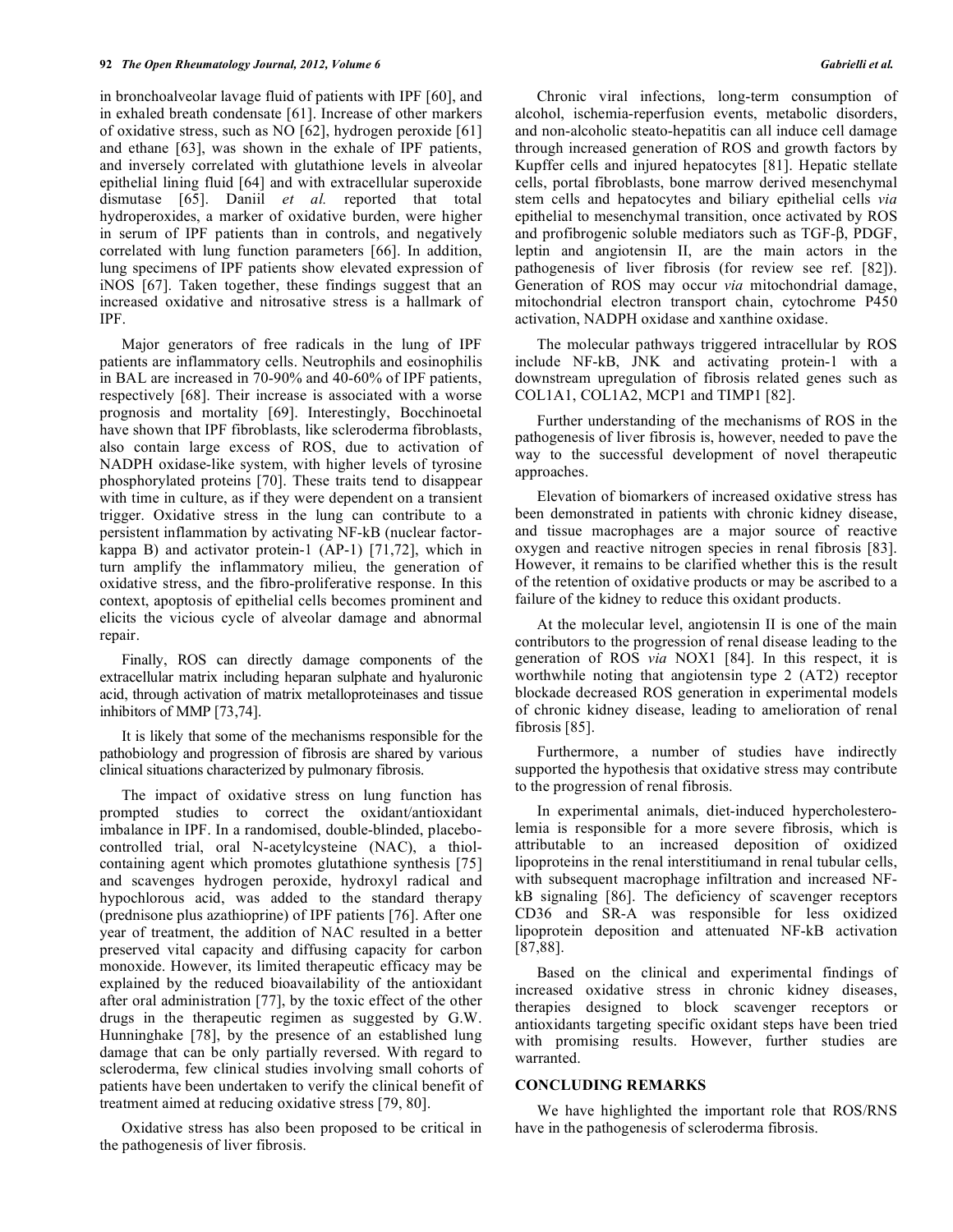We have recently proposed a comprehensive hypothesis which considers oxidative stress as one of the main culprits [1]. To summarize, an initial unknown event could trigger a slight increase of ROS in vessel walls. Persistent and/or higher activation of neighboring normal cells by permeable  $H<sub>2</sub>O<sub>2</sub>$  may occur and generate a small nest of inflammatory cells releasing a large array of mediators. Inhibition of proteasome activity by low levels of ROS help stabilize proteins including Ras and ERK. The cell NADPH oxidase undergoes phosphorylation by ERK and stimulates the production of ROS which maintain the generation and amplification of ROS in a vicious circuitry. Free radicals, inflammatory cytokines and specific growth factors all contribute to the proliferation of vascular and perivascular cells. The main feature at this stage is vessel wall thickening with increasing hypoxia. Under hypoxic conditions, HIF-1 mediates a switch from oxidative to glycolytic metabolism which yields 18 times less ATP per mole of glucose consumed. In the presence of ATP, the NADPH-oxidase system is coupled to glutathione synthesis, but when less ATP is available the system is deregulated and less cellular glutathione is produced [89]. As a consequence, ROS cannot be buffered and a vicious cycle linking ROS, vascular abnormalities, extracellular matrix deposition and hypoxia is established. Fibrosis in skin and visceral organs dominates the clinical picture, with profound disruption of visceral organs architecture, which contributes further to tissue hypoxia.

 This hypothesis would gain ground by solving the following issues:

 i) does ROS increase precede or follow scleroderma tissue lesions? ii) are all clinical features of this disease dependent upon oxidative stress? iii) how can ROS influence disease activity ? Novel animal models of scleroderma and studies of cohorts of patients at risk of developing scleroderma would probably help address these questions.

 Another important point is how this pathogenic scenario might change our therapeutic approach. First, since fibrotic derangement of the lungs and visceral organs and microvascular abnormalities cannot be completely reversed once established, only an early treatment, hopefully based on targeting multiple molecules along this pathogenic signaling pathway, could prevent their formation. Second, taken into account that the activity of the distinct elements of the pathogenic scenario may vary from patient to patient, and even in the single patient at different stages of the disease, the identification of multiple biomarkers to reclassify patients according to disease activity is of paramount importance to treat the right patients with the right drugs combination.

 Finally, the study of oxidative stress in lung, liver and kidney fibrosis can provide insights into the involvement of ROS/RNS in the pathogenesis of excessive extracellular matrix deposition in different compatments and may lead to the development of novel treatments potentially transferable to the therapy of scleroderma patients.

#### **ACKNOWLEDGEMENT**

Declared none.

#### **CONFLICT OF INTEREST**

Declared none.

#### **REFERENCES**

- [1] Gabrielli A, Avvedimento EV, Krieg T. Scleroderma. N Engl J Med 2009; 360: 1989-2003.
- [2] Murrel DF. A radical proposal for the pathogenesis of scleroderma. J Am Acad Dermatol 1993, 28: 78-85.
- [3] Halliwell B. Reactive oxygen species in living systems: source, biochemistry and role in human disease. Am J Med 1991; 91: 145- 225.
- [4] Halliwell B, Gutteridge JMC. The antioxidants of human extracellular fluids. Arch Biochem Biophys 1990; 280: 1-8.
- [5] Valko M, Leibfritz D, Moncol J, Cronin MTD, Mazur M, Telser J. Free radicals and antioxidants in normal physiological functions and human diseases. Int J Biochem Cell Biol 2007; 39: 44-84.
- [6] Granger DN. Role of xanthine oxidase and granulocytes in ischemia-reperfusion injury. Am J Physiol Heart Circ Physiol 1988; 255: H1269-75.
- [7] Forstermann U. Nitric oxide and oxidative stress in vascular disease. Eur J Physiol 2010; 459: 923-39.
- [8] Landmesser U, Dikalov S, Price SR, *et al*. Oxidation of tetrahydrobiopterin leads to uncoupling of endothelial cell nitric oxide synthase in hypertension. J Clin Invest 2003; 111 : 1201-9.
- [9] Stroes E, Kastelein J, Cosentino F, *et al*. Tetrahydrobiopterin restores endothelial function in hypercholesterolemia. J Clin Invest 1997; 99: 41-6.
- [10] Heitzer T, Krohn K, Albers S, Meinertz T. Tetrahydrobiopterin improves endothelium-dependent vasodilation by increasing nitric oxide activity in patients with type II diabetes mellitus. Diabetologia 2000; 43: 1435-8.
- [11] Higashi Y, Sasaki S, Nakagawa K, *et al*. Tetrahydrobiopterin enhances forearm vascular response to acetylcholine in both normotensive and hypertensive individuals. Am J Hypertens 2002; 15: 326-32.
- [12] Los M, Schenk H, Hexel K, Baeuerle PA, Schulze-Osthoff K. IL-2 gene expression and NF-kB activation through CD28 requires reactive oxygen production by 5-lipoxygenase. EMBO J 1995; 14: 3731-40.
- [13] Feng XLY, Garcia GE, Hwang D, Wilson CB. Involvement of reactive oxygen intermediates in cycloxygenase-2 expression induced by interleukin-1 tumor necrosis factor-alpha, and lipopolysaccharide. J Clin Invest 1995; 95: 1669-75.
- [14] Berard K, Krause K-H. The nox family of ROS-generating NADPH oxidases: physiology and pathophysiology. Physiol Rev 2007; 87, 245-313.
- [15] Geiszt M. NADPH oxidases: new kids on the block. Cardiovasc Res 2006; 71: 289-99.
- [16] Hayashi T, Stetler SWG, Fleming MV, *et al*. Immunohistochemical study of metalloproteinases and their tissue inhibitors in the lungs of patients with diffuse alveolar damage and idiopathic pulmonary fibrosis. Am J Pathol 1996, 149: 1241-56.
- [17] McKeown S, Richter AG, O'Kane C, McAuley DF, Thickett DR. MMP expression and abnormal lung permeability are important determinants of outcome in IPF. Eur Respir J 2009; 33: 77-84.
- [18] Nelson KK, Melendez IA. Mitochondrial redox control of matrix metalloprotenases. Free Radic Biol Med 2004; 37: 768-84.
- [19] Mates JM, Segura JA, Alonso FJ, Marquez J. Intracellular redox status and oxidative stress : implication for cell proliferation, apoptosis and carcinogenesis. Arch Toxical 2008; 82: 273-99.
- [20] Fattman CL. Aportosis in pulmonary fibrosis: too much or not enough? Antioxid Redox Signal 2008 ; 10 : 379-85.
- [21] Wang X, Martindale JL, Liu Y, Holbrook NJ. The cellular response to oxidative stress : influences of mitogen activated protein kinase signalling pathways on cell survival. Biochem J 1998; 333; 291- 300.
- [22] Pande V, Ramos MJ. Molecular recognition of 15-deoxydelta (12,14)-prostaglandin J (2) by nuclear factor-kappa B and other cellular proteins. Bioorg Med Chem Lett 2005; 15: 4057-63.
- [23] Bruick RK, McKnight SL. A conserved family of prolyl-4 hydroxylases that modify HIF. Science 2001; 294: 1337-40.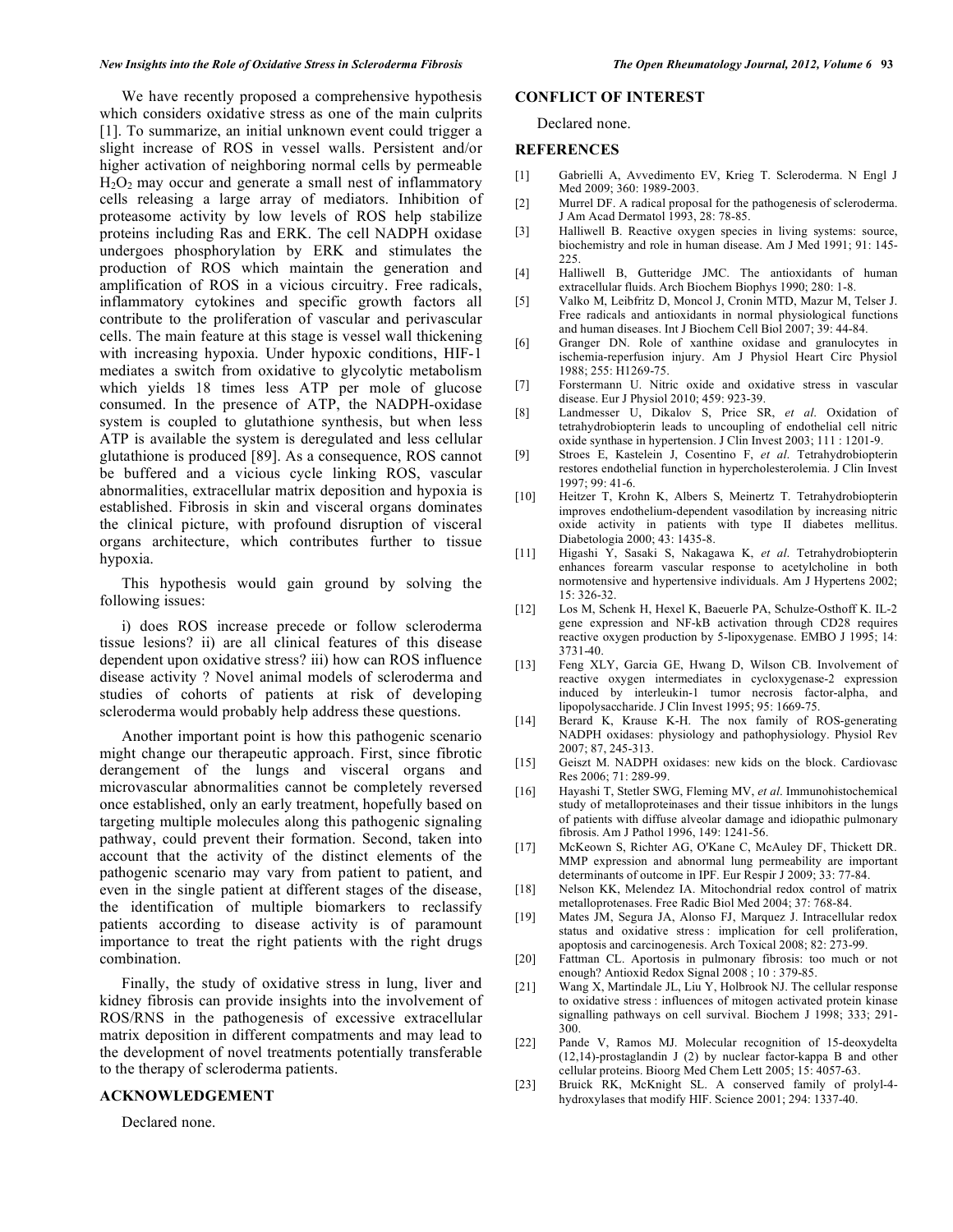- [24] Chandel NS, McClintock DS, Feliciano CE, *et al*. Reactive oxygen species generated at mitochondrial complex III stabilize hypoxiainducible factor-1 alpha during hypoxia: a mechanism of O2 sensing. J Biol Chem 2000; 275: 25130-8.
- [25] Gabrielli A, Svegliati S, Moroncini G, Pomponio G, Santillo MR, Avvedimento EV. Oxidative stress and the pathogenesis of scleroderma: the Murrell's hypothesis reviseted. Semin Immunopathol 2008; 30: 329-37.
- [26] Ogawa F, Shimizu K, Muroi E, Hara T, Sato S. Increasing levels of serum antioxidant status, total antioxidant power, in systemic sclerosis. Clin Rheumatol 2011; 30: 921-5.
- [27] Ogawa F, Shimizu K, Hara T, *et al*. Autoantibody against one of the antioxidant repair enzymes, methionine sulfoxidereductase A, in systemic sclerosis: association with pulmonary fibrosis and vascular damage. Arch Dermatol Res 2010; 302: 27-35.
- [28] Avouac J, Borderie D, Ekindjian OG, Kahan A, Aleanore Y. High DNA oxidative damage in systemic sclerosis. J Rheumatol 2010; 37: 2540-7.
- [29] Svegliati S. Svegliati S, Cancello R, *et al*. Platelet-derived growth factor and reactive oxygen species (ROS) regulate Ras protein levels in primary human fibroblasts *via* ERK1/2. Amplification of ROS and Ras in systemic sclerosis fibroblasts. J Biol Chem 2005; 280(43): 36474-82.
- [30] Aden N, Shiwen X, Aden D, *et al*. Proteomic analysis of scleroderma lesional skin reveals activated wound phenotype of epidermal cell layer. Rheumatology 2008; 47: 1754-60.
- [31] Dooley A, Shi-Wen X, Aden N, *et al*. Modulation of collagen type I, fibronectin and dermal fibroblast function and activity, in systemic sclerosis by the antioxidant epigallocatechin-3-gallate. Rheumatology 2010; 49(11): 2024-36.
- [32] Dooley A, Low SY, Holmes A, *et al*. Nitric oxide synthase expression and activity in the tight-skin mouse model of fibrosis. Rheumatology 2008; 47: 272-80.
- [33] Oberly LW, Buettner GR. The production of hydroxyl radicals by bleomycin and iron (II). FEBS Lett 1979; 97: 47-9
- [34] Teixeira KC, Soares FS, Rocha LG, *et al*. Attenuation of bleomycin-induced lung injury and oxidative stress by Nacetylcysteine plus deferoxamine. Pulm Pharmacol Ther 2008; 21: 309-16.
- [35] Yamamoto T, Takagawa S, Katayama I, Mizushima Y, Nishioka K. Effect of superoxide dismutase on bleomycin-induced dermal sclerosis: implications for the treatment of systemic sclerosis. J Invest Dermatol 1999; 113: 843-7.
- [36] Yoshizaki A, Yanaba K, Ogawa A, *et al.* The specific free radical scavenger edaravone suppresses fibrosis in tight-skin and bleomycin-induced mouse models of systemic sclerosis. Arthritis Rheum 2011; 63: 3086-97.
- [37] Manoury B, Nenan S, Leclerc O, et al. The absence of reactive oxygen species production protects mice against bleomycininduced pulmonary fibrosis. Respir Res 2005 21; 6: 11.
- [38] Servettaz A, Goulvestre C, Kavian N, *et al.* Selective oxidation of DNA topoisomerase 1 induces systemic sclerosis in the mouse. J Immunol 2009; 182: 5855-64
- [39] Kavian N, Servettaz A, Mongaret C, *et al.* Targeting ADAM-17/notch signaling abrogates the development of systemic sclerosis in a murine model. Arthritis Rheum 2010; 62: 3477-87.
- [40] Bruckdorfer KR, Hillary JB, Bunce T, Vancheeswaran R, Black CM. Increased susceptibility to oxidation of low-density lipoproteins isolated from patients with systemic sclerosis. Arthritis Rheum1995; 38: 1060-7.
- [41] Cracowski JL, Kom GD, Salvat-Melis M, *et al*. Postocclusive reactive hyperemia inversely correlates with urinary 15-F2tisoprostane levels in systemic sclerosis. Free Radic Biol Med 2006; 40: 1732-7
- [42] Sambo P, Jannino L, Candela M, *et al.* Monocytes of patients wiht systemic sclerosis (scleroderma spontaneously release *in vitro* increased amounts of superoxide anion. J Invest Dermatol 1999; 112: 78-84.
- [43] Thannickal VJ, Fanburg BL. Activation of an H2O2-generating NADH oxidase in human lung fibroblasts by transforming growth factor beta 1. J Biol Chem 1995; 270: 30334-8
- [44] Albright CD, Salganik RI, Craciunescu CN, Mar MH, Zeisel SH. Mitochondrial and microsomal derived reactive oxygen species mediate apoptosis induced by transforming growth factor-beta1 in immortalized rat hepatocytes. J Cell Biochem 2003; 89: 254-61
- [45] Peltoniemi M, Kaarteenaho-Wiik R, Säily M, *et al*. Expression of glutaredoxin is highly cell specific in human lung and is decreased by transforming growth factor-beta *in vitro* and in interstitial lung diseases *in vivo*. Hum Pathol 2004; 35: 1000-7
- [46] Islam KN, Kayanoki Y, Kaneto H, *et al*. TGF-beta1 triggers oxidative modifications and enhances apoptosis in HIT cells through accumulation of reactive oxygen species by suppression of catalase and glutathione peroxidase. Free Radic Biol Med 1997; 22: 1007-17.
- [47] Lassègue B, Sorescu D, Szöcs K, *et al*. Novel gp91(phox) homologues in vascular smooth muscle cells : nox1 mediates angiotensin II-induced superoxide formation and redox-sensitive signaling pathways. Circ Res 2001; 88: 888-94.
- [48] Datla SR, Peshavariya H, Dusting GJ, Mahadev K, Goldstein BJ, Jiang F. Important role of Nox4 type NADPH oxidase in angiogenic responses in human microvascular endothelial cells *in vitro*. Arterioscler Thromb Vasc Biol 2007; 27: 2319-24.
- [49] Jobling MF, Mott JD, Finnegan MT, *et al*. Isoform-specific activation of latent transforming growth factor beta (LTGF-beta) by reactive oxygen species. Radiat Res 2006; 166: 839-48
- [50] Zhao W, Zhao T, Chen Y, Ahokas RA, Sun Y. Oxidative stress mediates cardiac fibrosis by enhancing transforming growth factorbeta1 in hypertensive rats. Mol Cell Biochem 2008; 317: 43-50.
- [51] Cucoranu I, Clempus R, Dikalova A, *et al.* NAD(P)H oxidase 4 mediates transforming growth factor-beta1-induced differentiation of cardiac fibroblasts into myofibroblasts. Circ Res 2005; 97(9): 900-7.
- [52] Hecker L, Vittal R, Jones T, *et al*. NADPH oxidase-4 mediates myofibroblast activation and fibrogenic responses to lung injury. Nat Med 2009; 15: 1077-81.
- [53] Rhyu DY, Yang Y, Ha H, *et al*. Role of reactive oxygen species in TGF-beta1-induced mitogen-activated protein kinase activation and epithelial-mesenchymal transition in renal tubular epithelial cells. J Am Soc Nephrol 2005; 16: 667-75.
- [54] Baroni SS, Santillo M, Bevilacqua F, *et al*. Stimulatory autoantibodies to the PDGF receptor in systemic sclerosis. N Engl J Med 2006; 354: 2667-76.
- [55] Gross TJ, Hunninghake GW. Idiopathic pulmonary fibrosis. N Engl J Med 2001; 345(7): 517-25.
- [56] Kelly C Teixeira, Fernanda S Soares, LuÃ-s GCR, *et al*. Attenuation of bleomycin-induced lung injury and oxidative stress by N-acetylcysteine plus deferoxamine. Pulm Pharmacol Ther 2008; 21(2): 309-16.
- [57] Manoury B, Nenan S, Leclerc O, *et al*. The absence of reactive oxygen species production protects mice against bleomycininduced pulmonary fibrosis. Respir Res 2005; 6: 11.
- [58] Bowler RP, Nicks M, Warnick K, Crapo JD. Role of extracellular superoxide dismutase in bleomycin-induced pulmonary fibrosis. Am J Physiol Lung Cell Mol Physiol 2002; 282(4): L719-26.
- [59] Fattman CL, Chang LY, Termin TA, Petersen L, Enghild JJ, Oury TD. Enhanced bleomycin-induced pulmonary damage in mice lacking extracellular superoxide dismutase. Free Radic Biol Med 2003; 35(7): 763-71.
- [60] Montuschi P, Ciabattoni G, Paredi P, *et al*. 8-Isoprostane as a biomarker of oxidative stress in interstitial lung diseases. Am J Respir Crit Care Med 1998 ; 158(5 Pt 1): 1524-7.
- [61] Psathakis K, Mermigkis D, Papatheodorou G, *et al*. Exhaled markers of oxidative stress in idiopathic pulmonary fibrosis. Eur J Clin Invest 2006 ; 36(5): 362-7.
- [62] Kharitonov SA, Barnes PJ. Exhaled markers of pulmonary disease. Am J Respir Crit Care Med 2001; 163(7): 1693-722.
- [63] Kanoh S, Kobayashi H, Motoyoshi K. Exhaled ethane: an *in vivo* biomarker of lipid peroxidation in interstitial lung diseases. Chest 2005; 128(4): 2387-92.
- [64] Cantin AM, Hubbard RC, Crystal RG. Glutathione deficiency in the epithelial lining fluid of the lower respiratory tract in idiopathic pulmonary fibrosis. Am Rev Respir Dis 1989; 139(2): 370-2.
- [65] Kinnula VL, Hodgson UA, Lakari EK, *et al*. Extracellular superoxide dismutase has a highly specific localization in idiopathic pulmonary fibrosis/usual interstitial pneumonia. Histopathology 2006 ; 49(1): 66-74.
- [66] Daniil ZD, Papageorgiou E, Koutsokera A, *et al*. Serum levels of oxidative stress as a marker of disease severity in idiopathic pulmonary fibrosis. Pulm Pharmacol Ther 2008; 21(1): 26-31.
- [67] Lakari E, Soini Y, Säily M, Koistinen P, Pääkkö P, Kinnula VL. Inducible nitric oxide synthase, but not xanthine oxidase, is highly